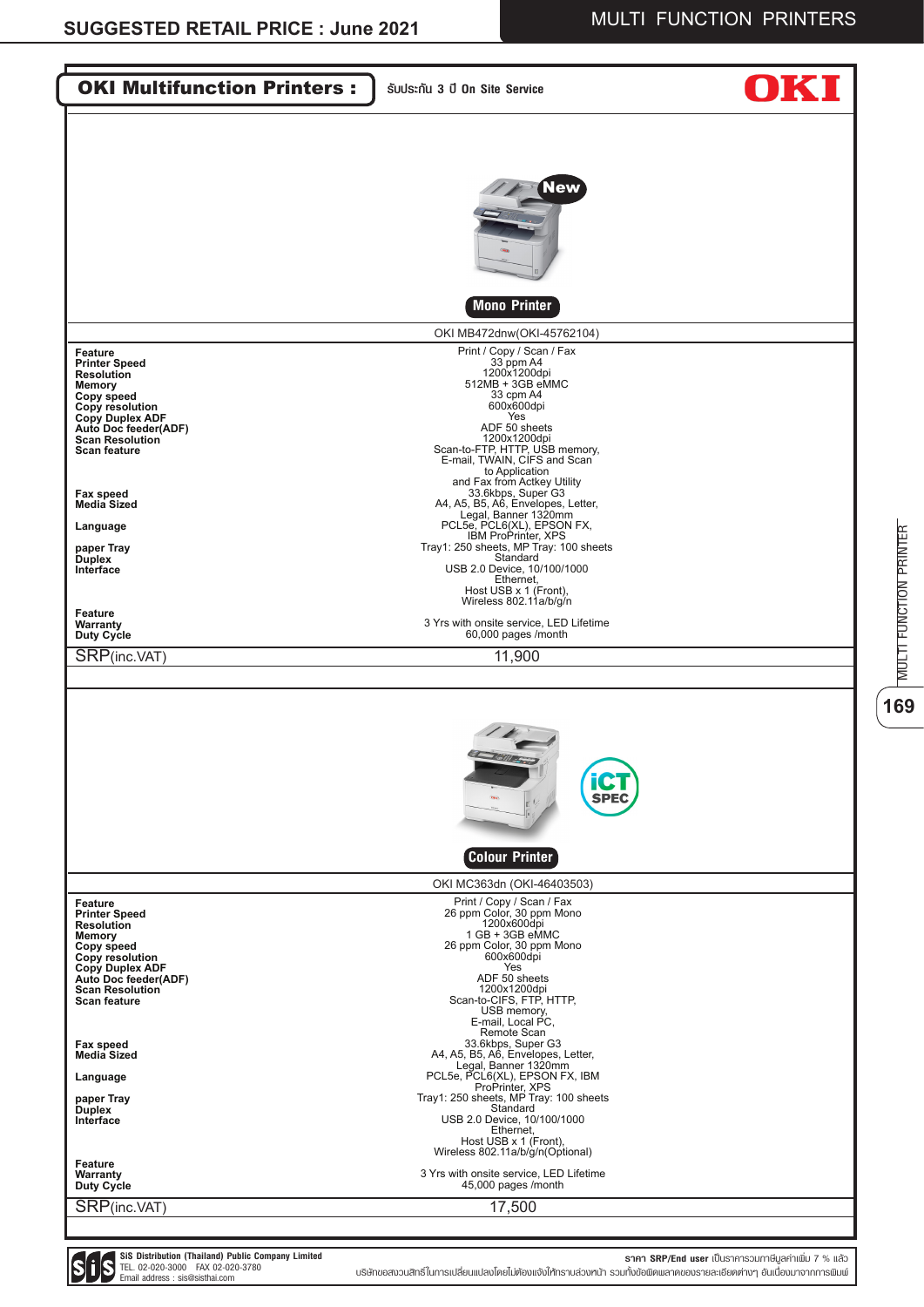**SiS Distribution (Thailand) Public Company Limited** TEL. 02-020-3000 FAX 02-020-3780 Email address : sis@sisthai.com

**ราคา SRP/End user** เป็นราคารวมภาษีมูลค่าเพิ่ม 7 % แล้ว

|                                                                | <b>Ricoh: MULTIFUNCTION PRINTERS</b>                                                                                                                                                        | <b>RICOH</b>                                                                                                                                                                                                                               |
|----------------------------------------------------------------|---------------------------------------------------------------------------------------------------------------------------------------------------------------------------------------------|--------------------------------------------------------------------------------------------------------------------------------------------------------------------------------------------------------------------------------------------|
| <b>Ricoh Colour</b><br><b>Multifunction</b><br><b>Printers</b> | <b>Print</b> , Scan<br>Copy, Fax                                                                                                                                                            | SUUS:nu 3 ปี-Onsite<br>(By RICOH)                                                                                                                                                                                                          |
|                                                                | <b>WIFI</b>                                                                                                                                                                                 | <b>New</b>                                                                                                                                                                                                                                 |
| <b>Model</b>                                                   | SP C261SFNw                                                                                                                                                                                 | 11LMC250FWB                                                                                                                                                                                                                                |
| Part                                                           | RCH-SPC261SFNw                                                                                                                                                                              | RCH-LMC250FWB                                                                                                                                                                                                                              |
| <b>Print Speed</b><br><b>Resolution</b>                        | 20 ppm (Color / Mono)                                                                                                                                                                       | 25 ppm Black / 25 ppm color                                                                                                                                                                                                                |
| Memory/Storage                                                 | 600 x 600 dpi, 1200 x 600 dpi, 2,400 x 600 dpi<br>128 MB up to 256 MB (Max)                                                                                                                 | 600 x 600 dpi<br>256 MB                                                                                                                                                                                                                    |
| Processor                                                      | 400 MHz                                                                                                                                                                                     |                                                                                                                                                                                                                                            |
| Language                                                       | PCL 5c. PCL 6. PostScript 3 emulation                                                                                                                                                       | PCL5c, PCL6, PostScript3 (Emulation)                                                                                                                                                                                                       |
| <b>Media size</b>                                              | Letter, Legal, EXEC, Half Letter, A4, A5, A6, B5 JIS, B6 JIS,<br>F, Foolscap, Folio, 16 Kai Envelopes: Com10, Monarch, C5, C6,<br>DL Custom size: Min. 90 mm x 148 mm, Max. 216 mm x 356 mm | A4, A5, A6, B5, B6, Custom size paper                                                                                                                                                                                                      |
| Duplex (2-side Printing)<br>Interface                          | Auto<br>USB 2.0, 10/100Base-TX Ethernet, IEEE 802.11 b/g/n, NFC Tag                                                                                                                         | Standard<br>USB2.0.10Base-T/100Base-TX.IEEE802.11a/b/g/n/ac                                                                                                                                                                                |
| <b>Paper input capacity</b>                                    |                                                                                                                                                                                             |                                                                                                                                                                                                                                            |
| <b>Copy Speed</b>                                              | 20/20 ppm (B & W / Color)                                                                                                                                                                   | 55 cpm                                                                                                                                                                                                                                     |
| <b>Copy Resolution</b>                                         | 600 x 600 dpi                                                                                                                                                                               | 600 x 600 dpi                                                                                                                                                                                                                              |
| <b>Copy Duplex ADF</b><br><b>Auto Document Feeder (ADF)</b>    | Yes<br>Platen 1 sheet, ADF 50 sheets (Max.)                                                                                                                                                 | Yes<br>SPDF 50 sheets                                                                                                                                                                                                                      |
| <b>Scan Resolution</b>                                         | 1200 x 1200 dpi                                                                                                                                                                             | 1200 x1200 dpi                                                                                                                                                                                                                             |
| <b>Bundled Drivers</b>                                         | <b>TWAIN/WIA</b>                                                                                                                                                                            |                                                                                                                                                                                                                                            |
| <b>Bit Depth</b>                                               | 48 bit                                                                                                                                                                                      |                                                                                                                                                                                                                                            |
| <b>Modem Speed</b><br>Paper input capacity                     | 33.6 Kbps                                                                                                                                                                                   |                                                                                                                                                                                                                                            |
| Paper output capacity                                          | 251 / 751 (Max)<br>150                                                                                                                                                                      | Tray1: 250 sheets, MP Tray: 1sheet                                                                                                                                                                                                         |
| Duty (Prints/Month)                                            | 30,000                                                                                                                                                                                      | 30,000                                                                                                                                                                                                                                     |
| SRP(inc.VAT)                                                   | 15,943                                                                                                                                                                                      | 19,260                                                                                                                                                                                                                                     |
|                                                                |                                                                                                                                                                                             |                                                                                                                                                                                                                                            |
|                                                                | <b>New</b>                                                                                                                                                                                  | <b>WIFI</b>                                                                                                                                                                                                                                |
| <b>Model</b>                                                   | <b>11LMC250FW</b>                                                                                                                                                                           | SP C360SFNw                                                                                                                                                                                                                                |
| Part<br><b>Print Speed</b>                                     | RCH-LMC250FW<br>25 ppm Black / 25 ppm color                                                                                                                                                 | RCH-SPC360SFNw<br>30 ppm (Color / Mono)                                                                                                                                                                                                    |
| <b>Resolution</b>                                              | 600 x 600 dpi                                                                                                                                                                               | 1200x1200 dpi                                                                                                                                                                                                                              |
| Memory/Storage                                                 | 256 MB                                                                                                                                                                                      | Standard: 2GB Max: 2GB                                                                                                                                                                                                                     |
| Processor                                                      |                                                                                                                                                                                             | 1.2GHz                                                                                                                                                                                                                                     |
| Language<br><b>Media size</b>                                  | PCL5c, PCL6, PostScript3 (Emulation)<br>A4, A5, A6, B5, B6, Custom size paper                                                                                                               | PCL5c, PCL6, PostScript 3 (Emulation), PDF direct (Emulation)<br>A4, B5, A5, B6, A6, Legal, Letter, HLT, Executive, F, Foolscap,<br>Folio, 16K, Custom size: (Min) 82.5mm x 148mm (3.25" x 5.83"),<br>(Max) 216mm x 356mm (8.50" x 14.01") |
| Duplex (2-side Printing)<br>Interface                          | Standard<br>USB2.0,10Base-T/100Base-TX,IEEE802.11a/b/g/n/ac                                                                                                                                 | Auto<br>IEEE802.11a/b/g/n, Ethernet 10 base-T/100 base-TX/1000 base-T                                                                                                                                                                      |
| <b>Paper input capacity</b>                                    |                                                                                                                                                                                             |                                                                                                                                                                                                                                            |
| <b>Copy Speed</b>                                              | 55 cpm                                                                                                                                                                                      | 30/30 ppm (B & W / Color)                                                                                                                                                                                                                  |
| <b>Copy Resolution</b><br><b>Copy Duplex ADF</b>               | 600 x 600 dpi                                                                                                                                                                               | 1200 x1200 dpi                                                                                                                                                                                                                             |
| <b>Auto Document Feeder (ADF)</b>                              | Yes<br>SPDF 50 sheets                                                                                                                                                                       | Yes<br>Platen 1 sheet, ADF 50 sheets (Max.)                                                                                                                                                                                                |
| <b>Scan Resolution</b>                                         | 1200 x1200 dpi                                                                                                                                                                              | 600 x600 dpi                                                                                                                                                                                                                               |
| <b>Bundled Drivers</b>                                         |                                                                                                                                                                                             | <b>TWAIN</b>                                                                                                                                                                                                                               |
| <b>Bit Depth</b><br><b>Modem Speed</b>                         |                                                                                                                                                                                             | N/A                                                                                                                                                                                                                                        |
| Paper input capacity                                           | Tray1: 250 sheets, MP Tray: 1sheet                                                                                                                                                          | 33.6 Kbps<br>350 / 850 (Max)                                                                                                                                                                                                               |
| Paper output capacity                                          |                                                                                                                                                                                             | 150                                                                                                                                                                                                                                        |
| Duty (Prints/Month)                                            | 65,000                                                                                                                                                                                      | <b>NA</b>                                                                                                                                                                                                                                  |
| SRP(inc.VAT)                                                   | 24,000                                                                                                                                                                                      | 29,960                                                                                                                                                                                                                                     |
|                                                                |                                                                                                                                                                                             |                                                                                                                                                                                                                                            |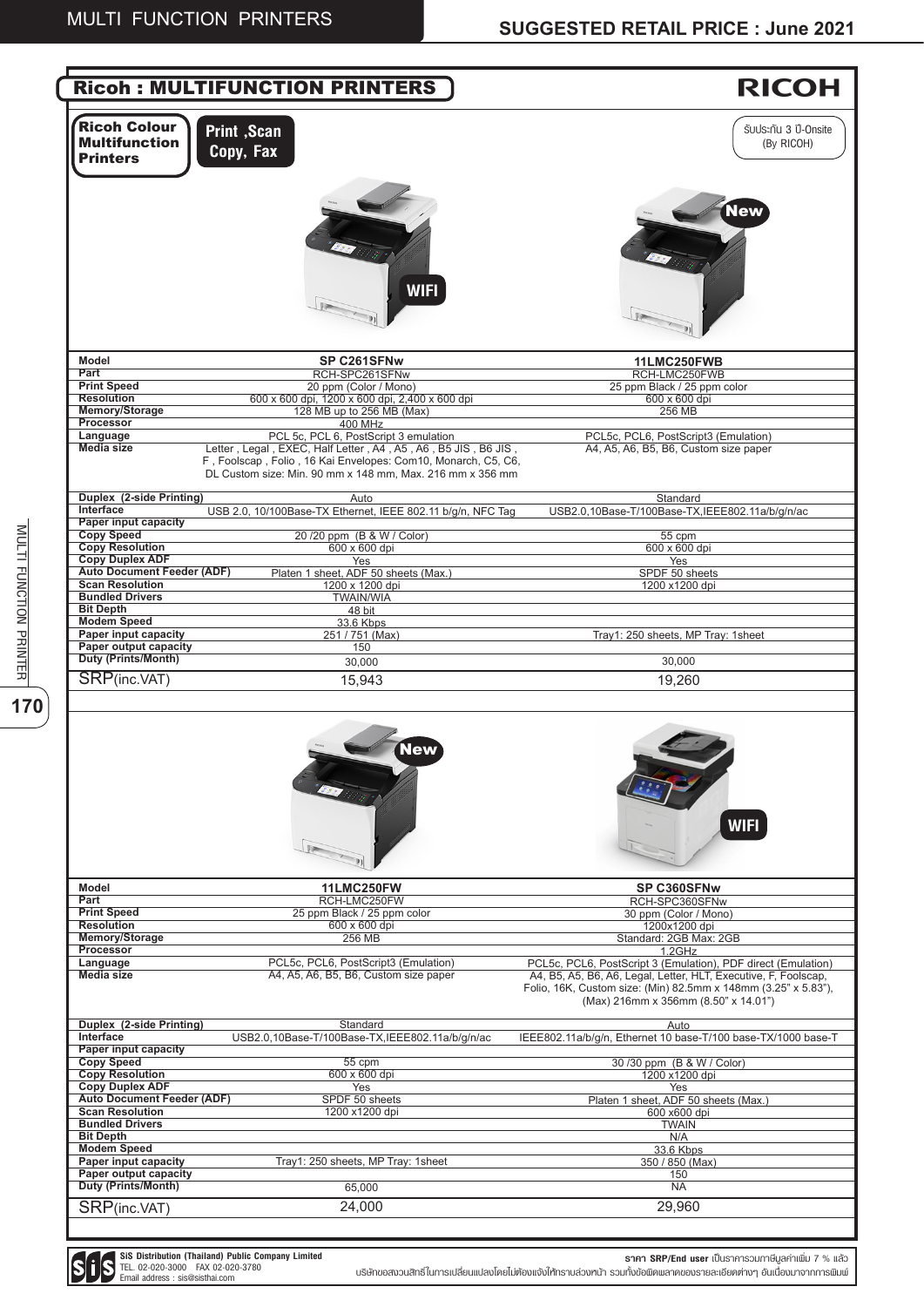| <b>Ricoh Mono</b><br><b>Multifunction</b><br><b>Printers</b><br>lew<br>31MIM550F<br>Model<br>RCH-MIM550F<br>Part<br><b>Print Speed</b><br>55 ppm (A4)<br>1200 x 1200 dpi<br><b>Resolution</b>                                                                              | SUUS:nu 3 ปี-Onsite<br>(By RICOH) |
|----------------------------------------------------------------------------------------------------------------------------------------------------------------------------------------------------------------------------------------------------------------------------|-----------------------------------|
|                                                                                                                                                                                                                                                                            |                                   |
|                                                                                                                                                                                                                                                                            |                                   |
|                                                                                                                                                                                                                                                                            |                                   |
|                                                                                                                                                                                                                                                                            |                                   |
|                                                                                                                                                                                                                                                                            |                                   |
| 2 GB, HDD 320 GB<br>Memory/Storage                                                                                                                                                                                                                                         |                                   |
| Processor                                                                                                                                                                                                                                                                  |                                   |
| Language<br>55 cpmPCL5e, PCL6, PostScript3 (Emulation), PDF Direct (Emulation)<br>A4, A5, A6, B5, B6, Custom size paper<br>Media size                                                                                                                                      |                                   |
| <b>OS</b><br>Duplex (2-side Printing)<br>Standard                                                                                                                                                                                                                          |                                   |
| Interface<br>Ethernet 10base-T/100base-TX/1000base-T, USB Host, USB Host 2.0.<br>Smart Operation Panel: SD card slot, USB Host Type A-USB Flash memory,<br>USB Host Type A—camera, USB Host Type mini B—for NFC card reader, NFC Tag built-in, Bluetooth                   |                                   |
| <b>Auto Document Feeder (ADF)</b><br>SPDF 100 sheets<br>600 x 600 dpi<br><b>Scan Resolution</b>                                                                                                                                                                            |                                   |
| <b>Bundled Drivers</b>                                                                                                                                                                                                                                                     |                                   |
| Scan to<br>Email, Folder, USB, SD Card                                                                                                                                                                                                                                     |                                   |
| <b>Modem Speed</b>                                                                                                                                                                                                                                                         |                                   |
| Paper input capacity (sheets)<br>Tray1: 500 sheets, MP Tray: 100 sheet                                                                                                                                                                                                     |                                   |
| Paper output capacity (sheets)                                                                                                                                                                                                                                             |                                   |
| Duty (Prints/Month) (sheets)<br>250K pages /month                                                                                                                                                                                                                          |                                   |
| SRP(inc.VAT)<br>89,000                                                                                                                                                                                                                                                     |                                   |
| New                                                                                                                                                                                                                                                                        |                                   |
|                                                                                                                                                                                                                                                                            |                                   |
| 31MIM600F                                                                                                                                                                                                                                                                  |                                   |
| RCH-MIM600F<br>60 ppm (A4)                                                                                                                                                                                                                                                 |                                   |
| 1200 x 1200 dpi                                                                                                                                                                                                                                                            |                                   |
| 2 GB, HDD 320 GB                                                                                                                                                                                                                                                           |                                   |
| 55 cpmPCL5e, PCL6, PostScript3 (Emulation), PDF Direct (Emulation)<br>A4, A5, A6, B5, B6, Custom size paper                                                                                                                                                                |                                   |
|                                                                                                                                                                                                                                                                            |                                   |
| Standard<br>Ethernet 10base-T/100base-TX/1000base-T, USB Host, USB Host 2.0.<br>Smart Operation Panel: SD card slot, USB Host Type A-USB Flash memory,                                                                                                                     |                                   |
| USB Host Type A—camera, USB Host Type mini B—for NFC card reader, NFC Tag built-in, Bluetooth<br>SPDF 100 sheets                                                                                                                                                           |                                   |
| Model<br>Part<br><b>Print Speed</b><br><b>Resolution</b><br>Memory/Storage<br>Processor<br>Language<br>Media size<br>os<br>Duplex (2-side Printing)<br>Interface<br><b>Auto Document Feeder (ADF)</b><br>600 x 600 dpi<br><b>Scan Resolution</b><br><b>Bundled Drivers</b> |                                   |
| Email, Folder, USB, SD Card                                                                                                                                                                                                                                                |                                   |
| Tray1: 500 sheets, MP Tray: 100 sheet                                                                                                                                                                                                                                      |                                   |
| Scan to<br><b>Modem Speed</b><br>Paper input capacity (sheets)<br>Paper output capacity (sheets)<br>270K pages/month<br>Duty (Prints/Month) (sheets)                                                                                                                       |                                   |

 $\begin{array}{c|c} \hline \textbf{1} & \textbf{0} & \textbf{0} \\ \hline \textbf{2} & \textbf{3} & \textbf{1} \\ \hline \textbf{3} & \textbf{1} & \textbf{1} \\ \hline \textbf{4} & \textbf{1} & \textbf{1} \\ \hline \textbf{5} & \textbf{1} & \textbf{1} \\ \hline \textbf{6} & \textbf{1} & \textbf{1} \\ \hline \textbf{7} & \textbf{1} & \textbf{1} \\ \hline \textbf{8} & \textbf{1} & \textbf{1} \\ \hline \textbf{9} & \textbf{1} & \text$ **171**MULTI FUNCTION PRINTER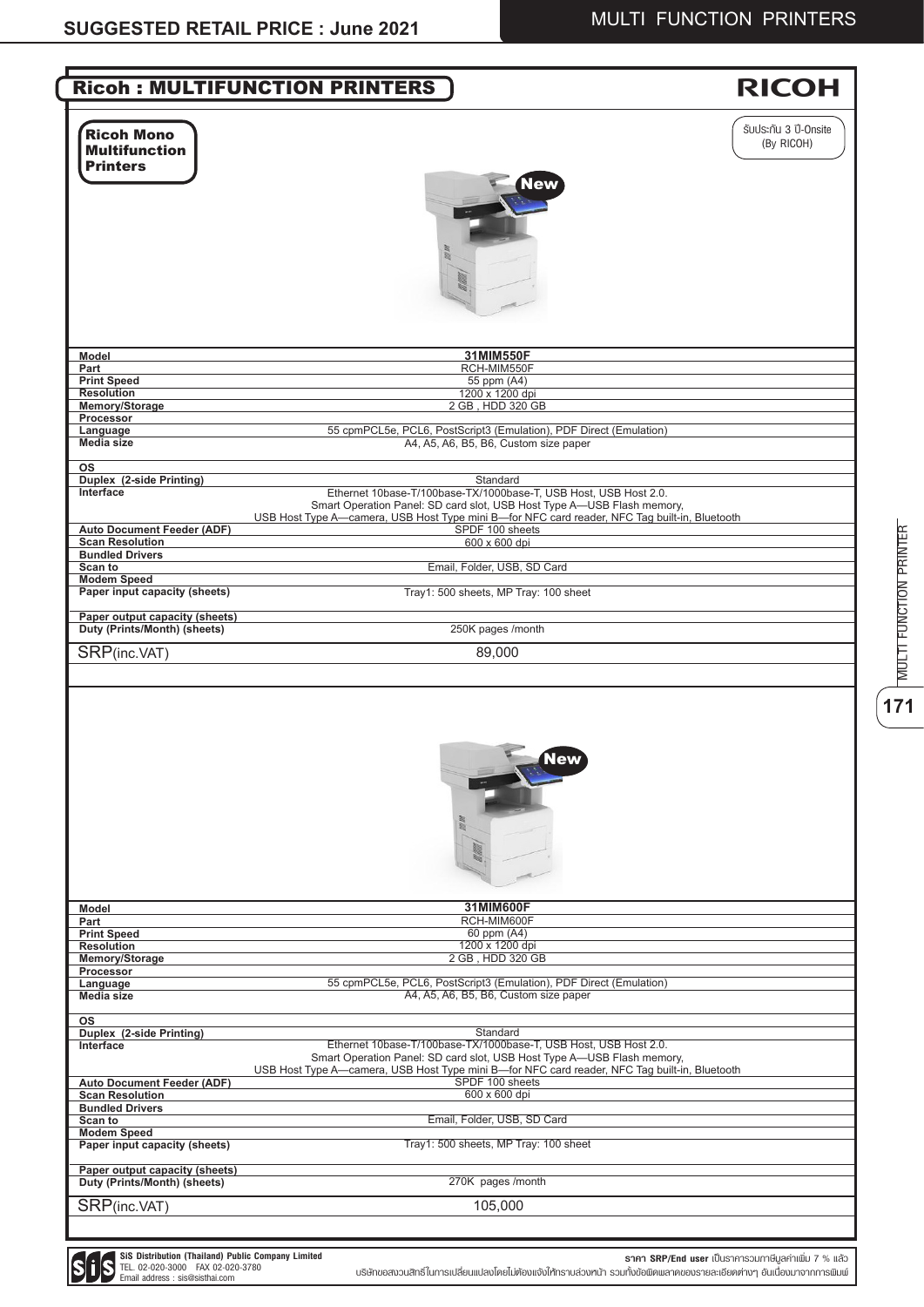## l **brother** BROTHER Mono Laser MULTIFUNCTION **DCP-1510 DCP-1610W MFC-1910W MFC-L2700D** BTH-DCP-1510 BTH-DCP-1610W BTH-MFC-1910W BTH-MFC-L2700D 20 ppm (Mono) 30 ppm (Mono) Print Speed 20 ppm (Mono) 20 ppm (Mono) Resolution 2,400 x 600 dpi 2,400 x 600 dpi 2,400 x 600 dpi 2,400 x 600 dpi Yes Auto Duplex Print No No No 32 MB 32 MB Memory 16 MB 32 MB 20 ppm (Mono) 30 ppm (Mono) Copy Speed 20 ppm (Mono) 20 ppm (Mono) 600 x 600 dpi Resolution 600 x 600 dpi 600 x 600 dpi 600 x 600 dpi 25% - 400% 25% - 400% Enlargement/Reduction 25% - 400% 25% - 400% Yes Color/Mono Yes Yes Yes 600 x 600 dpi 600 x 2,400 dpi Resolution 600 x 600 dpi 600 x 600 dpi 14,400 bps 33,600 bps Modem Speed N/A N/A Approx 3 sec. Transmission Speed N/A N/A Approx 6 sec. Up to 400 pages Up to 400 pages Page Memory (Max) N/A N/A 150-sheets 250-sheets Paper Tray 150-sheets 150-sheets N/A N/A Multi-Purpose Tray N/A N/A 100-sheets 50-sheets Output Capacity 50-sheets 50-sheets Automatic Document Feeder N/A 10-sheets 35-sheets N/A Hi-speed USB 2.0 Standard Hi-speed USB 2.0 Hi-speed USB 2.0 Hi-speed USB 2.0 N/A **Wireless** Wireless Network N/A 3,290.- 3,990.- SRP(inc.VAT) 5,290.- 5,390.- SPF **MFC-L2715DW MFC-L2750DW MFC-L2770DW DCP-L5600DN** BTH-MFC-L2715DW BTH-MFC-L2750DW BTH-MFC-L2770DW BTH-DCP-L5600DN 34 ppm (Mono) 34 ppm (Mono) 34 ppm (Mono) 40 ppm (Mono) Print Speed 1,200 x 1,200 dpi 1,200 x 1,200 dpi 2,400 x 600 dpi 1,200 x 1,200 dpi Resolution Yes Yes Yes Auto Duplex Print Yes 256 MB 256 MB 256 MB Memory 512 MB 34 ppm (Mono) 34 ppm (Mono) Copy Speed 34 ppm (Mono) 40 ppm (Mono) 600 x 600 dpi 600 x 600 dpi 600 x 600 dpi 1,200 x 600 dpi Resolution 25% - 400% 25% - 400% 25% - 400% 25% - 400% Enlargement/Reduction Yes Yes Yes Color/Mono Yes 1,200 x 1,200 dpi 1,200 x 1,200 dpi 600 x 600 dpi Resolution 1,200 x 1,200 dpi  $33,600$  bps 33,600 bps N/A N/A Modem Speed Approx 3 sec. Approx 3 sec. N/A N/A Transmission Speed Up to 400 pages Up to 500 pages N/A N/A Page Memory (Max) 250-sheets 250-sheets 250-sheets 250-sheets Paper Tray N/A N/A 30-sheets 50-sheets Multi-Purpose Tray 120-sheets 120-sheets 50-sheets 150-sheets Output Capacity 50-sheets 50-sheets 50-sheets 70-sheets Automatic Document Feeder Hi-speed USB 2.0 Hi-speed USB 2.0 Hi-speed USB 2.0 Hi-speed USB 2.0 Standard **Wireless** Wireless Wireless N/A Network 19,900.- 49,990.- SRP(inc.VAT) 14,990.-17,990.-



**172** MULTING PRINTER

172

MULTI FUNCTION PRINTER

**SiS Distribution (Thailand) Public Company Limited** TEL. 02-020-3000 FAX 02-020-3780 Email address : sis@sisthai.com

**ราคา SRP/End user** เป็นราคารวมภาษีมูลค่าเพิ่ม 7 % แล้ว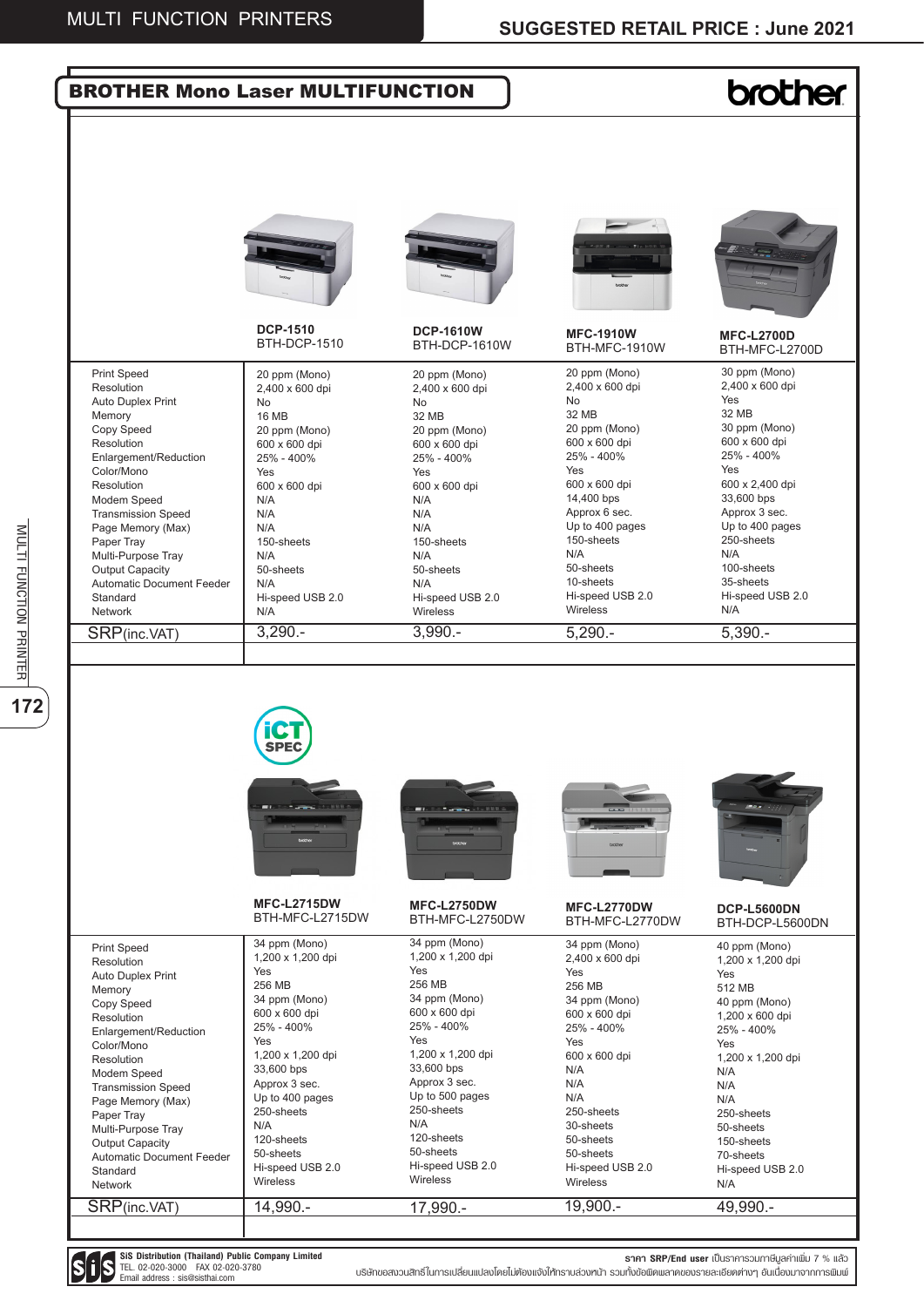**173**MULTI FUNCTION PRINTER

173

| <b>BROTHER Mono Laser MULTIFUNCTION</b>                                                                                                                                                                                                                                                                                                                  |                                                                                                                                                                                                                                                                         |                                                                                                                                                                                                                                                                                |                                                                                                                                                                                                                                                                                         | <b>brother</b>                                                                                                                                                                                                                                                                                                        |
|----------------------------------------------------------------------------------------------------------------------------------------------------------------------------------------------------------------------------------------------------------------------------------------------------------------------------------------------------------|-------------------------------------------------------------------------------------------------------------------------------------------------------------------------------------------------------------------------------------------------------------------------|--------------------------------------------------------------------------------------------------------------------------------------------------------------------------------------------------------------------------------------------------------------------------------|-----------------------------------------------------------------------------------------------------------------------------------------------------------------------------------------------------------------------------------------------------------------------------------------|-----------------------------------------------------------------------------------------------------------------------------------------------------------------------------------------------------------------------------------------------------------------------------------------------------------------------|
|                                                                                                                                                                                                                                                                                                                                                          |                                                                                                                                                                                                                                                                         |                                                                                                                                                                                                                                                                                |                                                                                                                                                                                                                                                                                         |                                                                                                                                                                                                                                                                                                                       |
|                                                                                                                                                                                                                                                                                                                                                          | MFC-L5900DW<br>BTH-MFC-L5900DW                                                                                                                                                                                                                                          | MFC-L6900DW<br>BTH-MFC-L6900DW                                                                                                                                                                                                                                                 | MFC-L8690CDW<br>BTH-MFC-L8690CDW                                                                                                                                                                                                                                                        | <b>Firm</b><br>MFC-L8900CDW<br>BTH-MFC-L8900CDW                                                                                                                                                                                                                                                                       |
| <b>Print Speed</b><br>Resolution<br><b>Auto Duplex Print</b><br>Memory<br>Copy Speed<br>Resolution<br>Enlargement/Reduction<br>Color/Mono<br>Resolution<br>Modem Speed<br><b>Transmission Speed</b><br>Page Memory (Max)<br>Paper Tray<br>Multi-Purpose Tray<br><b>Output Capacity</b><br><b>Automatic Document Feeder</b><br>Standard<br><b>Network</b> | 40 ppm (Mono)<br>1,200 x 1,200 dpi<br>Yes<br>1 GB<br>40 ppm (Mono)<br>1,200 x 600 dpi<br>25% - 400%<br>Yes<br>1,200 x 1,200 dpi<br>33,600 bps<br>Approx 3 sec.<br>Up to 500 pages<br>250-sheets<br>50-sheets<br>150-sheets<br>70-sheets<br>Hi-speed USB 2.0<br>Wireless | 50 ppm (Mono)<br>1,200 x 1,200 dpi<br>Yes<br>1 GB<br>50 ppm (Mono)<br>1,200 x 600 dpi<br>25% - 400%<br>Yes<br>1,200 x 1,200 dpi<br>33,600 bps<br>Approx 3 sec.<br>Up to 500 pages<br>520-sheets<br>50-sheets<br>250-sheets<br>80-sheets<br>Hi-speed USB 2.0<br><b>Wireless</b> | 31/31 ppm (Color/Mono)<br>2,400 x 600 dpi<br>Yes<br>1 GB<br>31/31 ppm (Color/Mono)<br>1,200 x 600 dpi<br>25% - 400% in<br>Yes<br>1,200 x 2,400 dpi<br>33,600 bps<br>Approx 2.5 sec.<br>Up to 500 pages<br>250-sheets<br>50-sheets<br>150-sheets<br>50-sheets<br>Hi-speed USB 2.0<br>N/A | 31/31 ppm (Color/Mono)<br>2,400 x 600 dpi<br>Yes<br>1 GB<br>31/31 ppm (Color/Mono)<br>1,200 x 600 dpi<br>25% - 400%<br>Yes<br>1,200 x 2,400 dpi<br>33,600 bps<br>Approx 2.5 sec.<br>Up to 500 pages<br>250-sheets<br>50-sheets<br>150-sheets<br>70-sheets<br>Hi-speed USB 2.0<br>Wireless                             |
|                                                                                                                                                                                                                                                                                                                                                          |                                                                                                                                                                                                                                                                         |                                                                                                                                                                                                                                                                                |                                                                                                                                                                                                                                                                                         |                                                                                                                                                                                                                                                                                                                       |
|                                                                                                                                                                                                                                                                                                                                                          |                                                                                                                                                                                                                                                                         |                                                                                                                                                                                                                                                                                |                                                                                                                                                                                                                                                                                         |                                                                                                                                                                                                                                                                                                                       |
|                                                                                                                                                                                                                                                                                                                                                          | <b>New</b>                                                                                                                                                                                                                                                              | iCT<br><b>SPEC</b><br><b>New</b>                                                                                                                                                                                                                                               | <b>New</b>                                                                                                                                                                                                                                                                              |                                                                                                                                                                                                                                                                                                                       |
| <b>BROTHER Colour Laser MULTIFUNCTION</b>                                                                                                                                                                                                                                                                                                                | DCP-L3551CDW<br>BTH-DCP-L3551CDW                                                                                                                                                                                                                                        | MFC-L3735CDN<br>BTH-MFC-L3735CDN                                                                                                                                                                                                                                               | MFC-L3750CDW<br>BTH-MFC-L3750CDW                                                                                                                                                                                                                                                        | MFC-L3770CDW                                                                                                                                                                                                                                                                                                          |
| <b>Print Speed</b><br>Resolution<br>Auto Duplex Print<br>Memory<br>Copy Speed<br>Resolution<br>Enlargement/Reduction<br>Color/Mono<br>Resolution<br>Modem Speed<br><b>Transmission Speed</b><br>Page Memory (Max)<br>Paper Tray<br>Multi-Purpose Tray<br><b>Output Capacity</b><br><b>Automatic Document Feeder</b><br>Standard                          | 18/18 ppm (Color/Mono)<br>2,400 x 600 dpi<br>Yes<br>512 MB<br>18/18 ppm (Color/Mono)<br>1,200 x 600 dpi<br>25% - 400% in 1%<br>Yes<br>1,200 x 2,400 dpi<br>N/A<br>N/A<br>N/A<br>250-sheets<br>N/A<br>150-sheets<br>50-sheets<br>Hi-speed USB 2.0                        | 24/24 ppm (Color/Mono)<br>2,400 x 600 dpi<br>Yes<br>512 MB<br>24/24 ppm (Color/Mono)<br>600 x 600 dpi<br>25% - 400% in 1%<br>Yes<br>1,200 x 2,400 dpi<br>33,600 bps<br>Approx 3 sec.<br>Up to 500 pages<br>250-sheets<br>N/A<br>100-sheets<br>50-sheets<br>Hi-speed USB 2.0    | 24/24 ppm (Color/Mono)<br>2,400 x 600 dpi<br>Yes<br>512 MB<br>24/24 ppm (Color/Mono)<br>600 x 600 dpi<br>25% - 400% in 1%<br>Yes<br>1,200 x 2,400 dpi<br>33,600 bps<br>Approx 3 sec.<br>Up to 500 pages<br>250-sheets<br>N/A<br>100-sheets<br>50-sheets<br>Hi-speed USB 2.0             | <b>New</b><br>BTH-MFC-L3770CDW<br>24/24 ppm (Color/Mono)<br>2,400 x 600 dpi<br>Yes<br>512 MB<br>24/24 ppm (Color/Mono)<br>1,200 x 600 dpi<br>25% - 400% in 1%<br>Yes<br>1,200 x 2,400 dpi<br>33,600 bps<br>Approx 3 sec.<br>Up to 500 pages<br>250-sheets<br>30-sheets<br>150-sheets<br>50-sheets<br>Hi-speed USB 2.0 |



**ราคา SRP/End user** เป็นราคารวมภาษีมูลค่าเพิ่ม 7 % แล้ว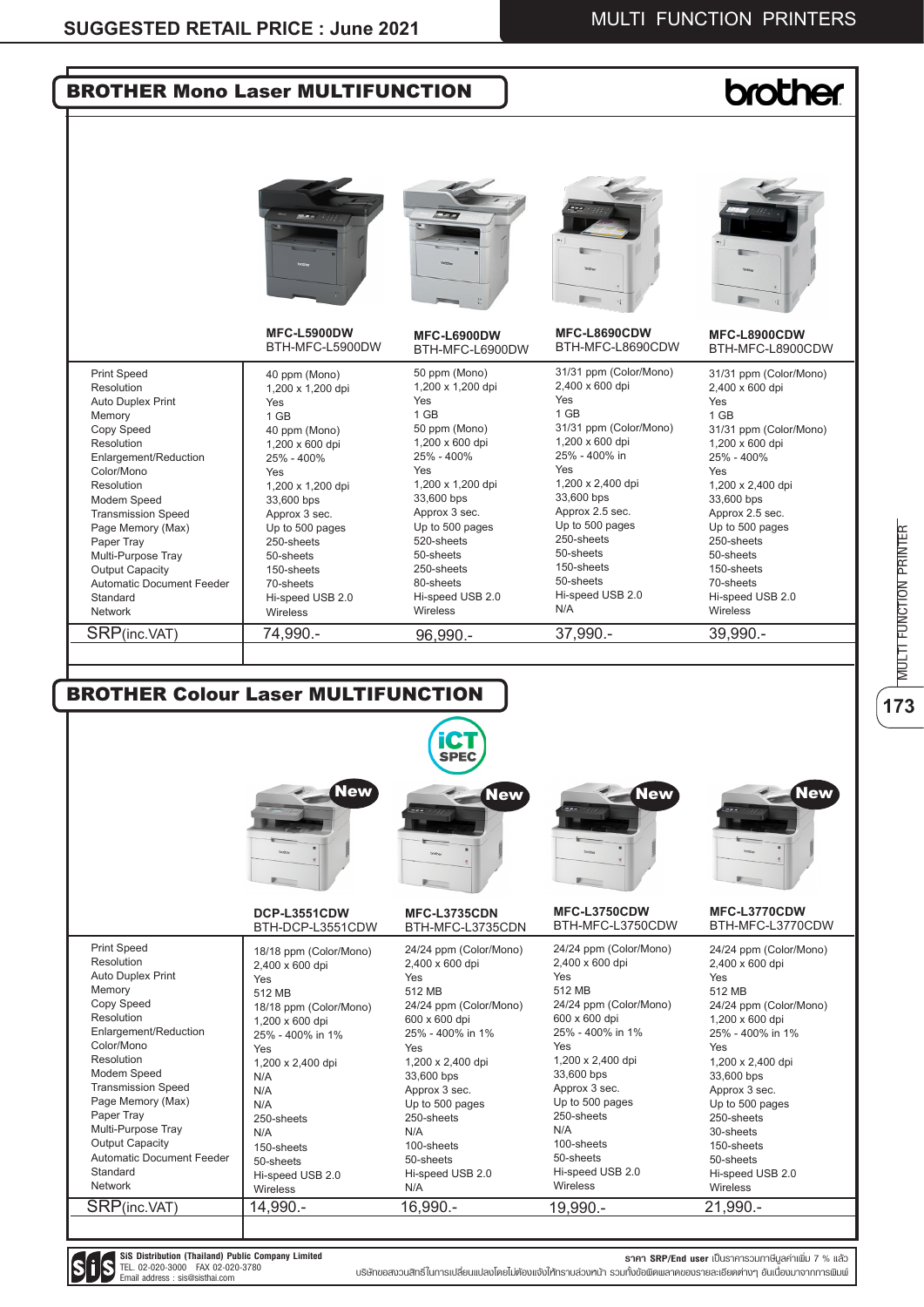**174** MULTING PRINTER

174

MULTI FUNCTION PRINTER

| <b>New</b><br><b>HP Color LaserJet Pro MFP</b><br>M182n (Replace M180N)<br>HPI-7KW54A<br><b>AIO/MFP Functions</b><br>Print, Copy, Scan<br>Print Speed Black, Letter:<br>16<br><b>Print Speed Color, Letter:</b><br>16<br>11.8 sec Black // 13.8 sec Color<br><b>First Page Out</b><br>800 MHz<br>Processor<br>Paper Trays, Std / Max<br><b>Input Capacity, Std</b><br>Up to 150 sheets<br>Output Capacity, Std<br>Up to 100 sheets<br><b>Two-Sided Printing</b><br>Manual<br><b>Print Quality, Black Best</b><br>600 x 600 dpi<br><b>Print Languages, Std</b><br><b>ADF Capacity</b><br>N/A<br><b>Connectivity, Std</b><br>Hi-Speed USB 2.0 port;<br>Ethernet 10/100<br>Base-TX network port<br><b>Memory, Std</b><br>128 MB DDR<br>Warranty<br>SRP(inc.VAT)<br>$15,850. -$<br><b>New</b><br><b>HP Color LaserJet Pro MFP</b><br>M282nw (Replace 280nw)<br>HPI-7KW72A<br>Print, Copy, Scan<br><b>AIO/MFP Functions</b><br>21<br>Print Speed Black, Letter:<br>21<br><b>Print Speed Color, Letter:</b><br>10.6 sec Black // 12.3 sec Color<br><b>First Page Out</b><br>800 MHz<br>Processor<br>2<br>Paper Trays, Std / Max<br>Up to 250 sheets<br><b>Input Capacity, Std</b><br>Up to 100 sheets<br>Output Capacity, Std<br>Manual<br><b>Two-Sided Printing</b><br>600 x 600 dpi<br><b>Print Quality, Black Best</b><br><b>Print Languages, Std</b><br>Yes<br><b>ADF Capacity</b><br>Hi-Speed USB 2.0 port; Ethernet 10/100<br><b>Connectivity, Std</b><br>Base-TX network port<br>128 MB DDR, 128 MB NAND Flash<br><b>Memory, Std</b><br>Warranty<br>SRP(inc.VAT)<br>19,750.-<br>m<br><b>HP LaserJet Pro MFP</b><br><b>M227fdn Printer</b><br>HPI-G3Q79A<br><b>AIO/MFP Functions</b><br>Print, Copy, Fax, Scan<br>Print Speed Black, Letter:<br>Up to 30 ppm<br>Print Speed Color, Letter:<br><b>First Page Out</b><br>As fast as 6.6 sec<br>Processor<br>800 MHz<br>Paper Trays, Std / Max<br>1<br>250-sheet input tray<br><b>Input Capacity, Std</b><br>Output Capacity, Std<br>150-sheet output tray<br><b>Two-Sided Printing</b><br>Automatic (standard)<br><b>Print Quality, Black Best</b><br>Up to 1200 x 1200 dpi<br>Print Languages, Std<br><b>ADF Capacity</b><br>PCL5c; PCL6; PS; PCLmS; PDF; URF;PWG<br>1 Hi-Speed USB 2.0; 1 Ethernet<br><b>Connectivity, Std</b><br>10/100Base-TX; 1 phone line (in); 1 phone<br>line (out)<br>256 MB<br><b>Memory, Std</b><br>3 yrs return to HP - Consumer<br>Warranty<br>SRP(inc.VAT)<br>10,900.- | <b>HP COLOR LASER MULTIFUNCTION PRINTER</b> |  |
|----------------------------------------------------------------------------------------------------------------------------------------------------------------------------------------------------------------------------------------------------------------------------------------------------------------------------------------------------------------------------------------------------------------------------------------------------------------------------------------------------------------------------------------------------------------------------------------------------------------------------------------------------------------------------------------------------------------------------------------------------------------------------------------------------------------------------------------------------------------------------------------------------------------------------------------------------------------------------------------------------------------------------------------------------------------------------------------------------------------------------------------------------------------------------------------------------------------------------------------------------------------------------------------------------------------------------------------------------------------------------------------------------------------------------------------------------------------------------------------------------------------------------------------------------------------------------------------------------------------------------------------------------------------------------------------------------------------------------------------------------------------------------------------------------------------------------------------------------------------------------------------------------------------------------------------------------------------------------------------------------------------------------------------------------------------------------------------------------------------------------------------------------------------------------------------------------------------------------------------------------------------------------------------------------------------------------------------------------------------------------------------------------------------------------------------------------|---------------------------------------------|--|
|                                                                                                                                                                                                                                                                                                                                                                                                                                                                                                                                                                                                                                                                                                                                                                                                                                                                                                                                                                                                                                                                                                                                                                                                                                                                                                                                                                                                                                                                                                                                                                                                                                                                                                                                                                                                                                                                                                                                                                                                                                                                                                                                                                                                                                                                                                                                                                                                                                                    |                                             |  |
|                                                                                                                                                                                                                                                                                                                                                                                                                                                                                                                                                                                                                                                                                                                                                                                                                                                                                                                                                                                                                                                                                                                                                                                                                                                                                                                                                                                                                                                                                                                                                                                                                                                                                                                                                                                                                                                                                                                                                                                                                                                                                                                                                                                                                                                                                                                                                                                                                                                    |                                             |  |
|                                                                                                                                                                                                                                                                                                                                                                                                                                                                                                                                                                                                                                                                                                                                                                                                                                                                                                                                                                                                                                                                                                                                                                                                                                                                                                                                                                                                                                                                                                                                                                                                                                                                                                                                                                                                                                                                                                                                                                                                                                                                                                                                                                                                                                                                                                                                                                                                                                                    |                                             |  |
|                                                                                                                                                                                                                                                                                                                                                                                                                                                                                                                                                                                                                                                                                                                                                                                                                                                                                                                                                                                                                                                                                                                                                                                                                                                                                                                                                                                                                                                                                                                                                                                                                                                                                                                                                                                                                                                                                                                                                                                                                                                                                                                                                                                                                                                                                                                                                                                                                                                    |                                             |  |
|                                                                                                                                                                                                                                                                                                                                                                                                                                                                                                                                                                                                                                                                                                                                                                                                                                                                                                                                                                                                                                                                                                                                                                                                                                                                                                                                                                                                                                                                                                                                                                                                                                                                                                                                                                                                                                                                                                                                                                                                                                                                                                                                                                                                                                                                                                                                                                                                                                                    |                                             |  |
|                                                                                                                                                                                                                                                                                                                                                                                                                                                                                                                                                                                                                                                                                                                                                                                                                                                                                                                                                                                                                                                                                                                                                                                                                                                                                                                                                                                                                                                                                                                                                                                                                                                                                                                                                                                                                                                                                                                                                                                                                                                                                                                                                                                                                                                                                                                                                                                                                                                    |                                             |  |
|                                                                                                                                                                                                                                                                                                                                                                                                                                                                                                                                                                                                                                                                                                                                                                                                                                                                                                                                                                                                                                                                                                                                                                                                                                                                                                                                                                                                                                                                                                                                                                                                                                                                                                                                                                                                                                                                                                                                                                                                                                                                                                                                                                                                                                                                                                                                                                                                                                                    |                                             |  |
|                                                                                                                                                                                                                                                                                                                                                                                                                                                                                                                                                                                                                                                                                                                                                                                                                                                                                                                                                                                                                                                                                                                                                                                                                                                                                                                                                                                                                                                                                                                                                                                                                                                                                                                                                                                                                                                                                                                                                                                                                                                                                                                                                                                                                                                                                                                                                                                                                                                    |                                             |  |
|                                                                                                                                                                                                                                                                                                                                                                                                                                                                                                                                                                                                                                                                                                                                                                                                                                                                                                                                                                                                                                                                                                                                                                                                                                                                                                                                                                                                                                                                                                                                                                                                                                                                                                                                                                                                                                                                                                                                                                                                                                                                                                                                                                                                                                                                                                                                                                                                                                                    |                                             |  |
|                                                                                                                                                                                                                                                                                                                                                                                                                                                                                                                                                                                                                                                                                                                                                                                                                                                                                                                                                                                                                                                                                                                                                                                                                                                                                                                                                                                                                                                                                                                                                                                                                                                                                                                                                                                                                                                                                                                                                                                                                                                                                                                                                                                                                                                                                                                                                                                                                                                    |                                             |  |

**SiS Distribution (Thailand) Public Company Limited** TEL. 02-020-3000 FAX 02-020-3780 Email address : sis@sisthai.com

**ราคา SRP/End user** เป็นราคารวมภาษีมูลค่าเพิ่ม 7 % แล้ว บริษัทขอสงวนสิทธิ์ในการเปลี่ยนแปลงโดยไม่ต้องแจ้งให้ทราบล่วงหน้า รวมทั้งข้อผิดพลาดของรายละเอียดต่างๆ อันเนื่องมาจากการพิมพ์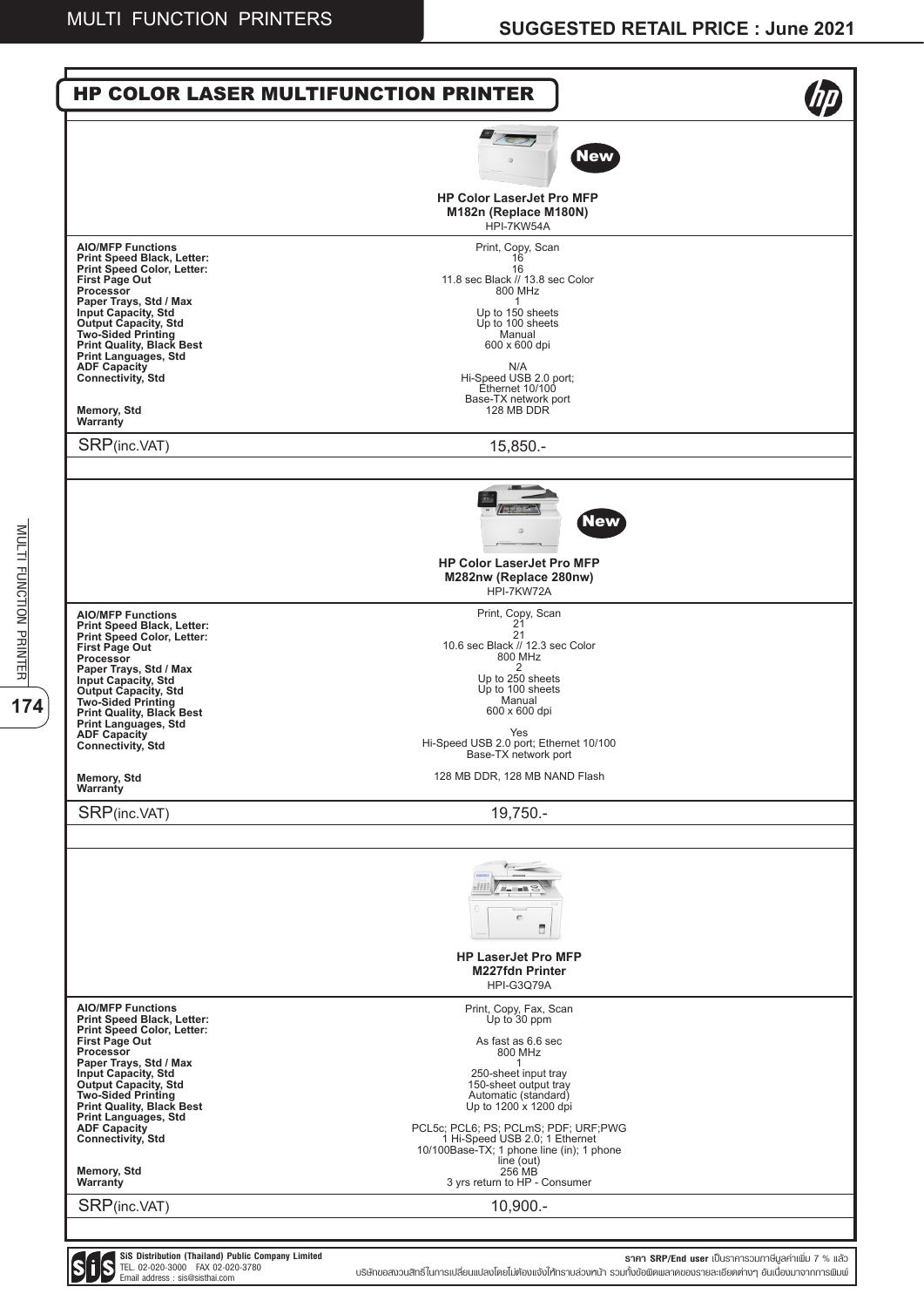



**SiS Distribution (Thailand) Public Company Limited** TEL. 02-020-3000 FAX 02-020-3780 Email address : sis@sisthai.com

**ราคา SRP/End user** เป็นราคารวมภาษีมูลค่าเพิ่ม 7 % แล้ว